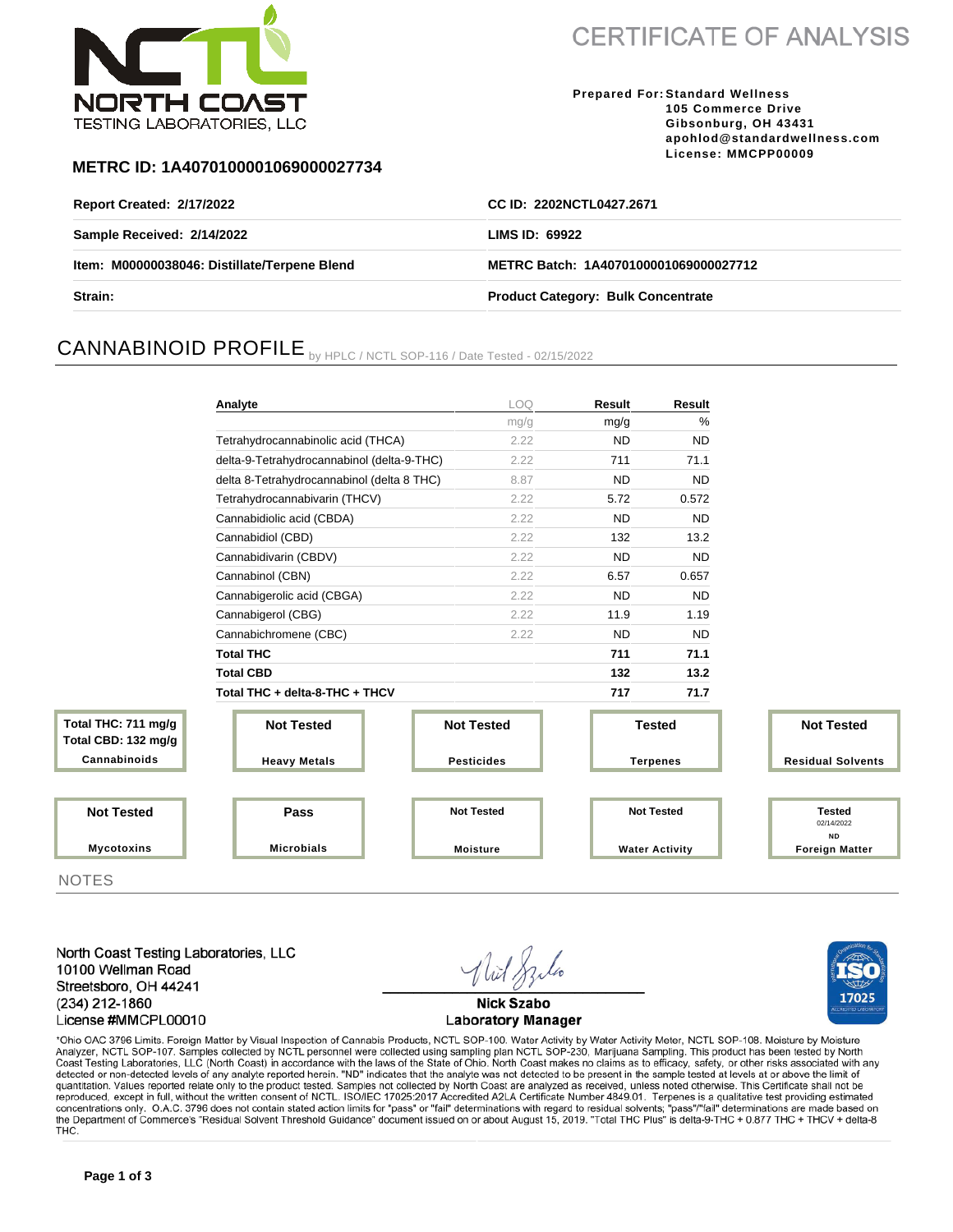

**CERTIFICATE OF ANALYSIS** 

#### **Prepared For: Standard Wellness 105 Commerce Drive Gibsonburg, OH 43431 apohlod@standardwellness.com License: MMCPP00009**

### **METRC ID: 1A4070100001069000027734**

| <b>Report Created: 2/17/2022</b>             | CC ID: 2202NCTL0427.2671                  |
|----------------------------------------------|-------------------------------------------|
| Sample Received: 2/14/2022                   | LIMS ID: 69922                            |
| Item: M00000038046: Distillate/Terpene Blend | METRC Batch: 1A4070100001069000027712     |
| <b>Strain:</b>                               | <b>Product Category: Bulk Concentrate</b> |

# Microbials by 3M Petrifilm / NCTL SOP-101 / Date Tested - 02/15/2022

| Analyte                              | .oo   | OAC-3796    | Result    | <b>Status</b> |
|--------------------------------------|-------|-------------|-----------|---------------|
|                                      | ctu/a | cfu/g Limit | cfu/q     |               |
| Bile-Tolerant Gram-Negative Bacteria |       | 100         | <b>ND</b> | Passed        |
| E. Coli                              |       |             | <b>ND</b> | Passed        |
| Salmonella                           |       |             | <b>ND</b> | Passed        |
| Total Aerobic Bacteria               |       | 10000       | <b>ND</b> | Passed        |
| <b>Total Coliforms</b>               |       | 100         | <b>ND</b> | Passed        |
| Total Yeast & Mold                   |       | 1000        | ND.       | Passed        |

**NOTES** 

MICROPP22021502

North Coast Testing Laboratories, LLC 10100 Wellman Road Streetsboro, OH 44241 (234) 212-1860 License #MMCPL00010

**Nick Szabo Laboratory Manager** 



\*Ohio OAC 3796 Limits. Foreign Matter by Visual Inspection of Cannabis Products, NCTL SOP-100. Water Activity by Water Activity Meter, NCTL SOP-108. Moisture by Moisture Analyzer, NCTL SOP-107. Samples collected by NCTL pe quantitation. Values reported relate only to the product tested. Samples not collected by North Coast are analyzed as received, unless noted otherwise. This Certificate shall not be reproduced, except in full, without the written consent of NCTL. ISO/IEC 17025:2017 Accredited A2LA Certificate Number 4849.01. Terpenes is a qualitative test providing estimated concentrations only. O.A.C. 3796 does not contain stated action limits for "pass" or "fail" determinations with regard to residual solvents; "pass"/"fail" determinations are made based on the Department of Commerce's "Resi THC.